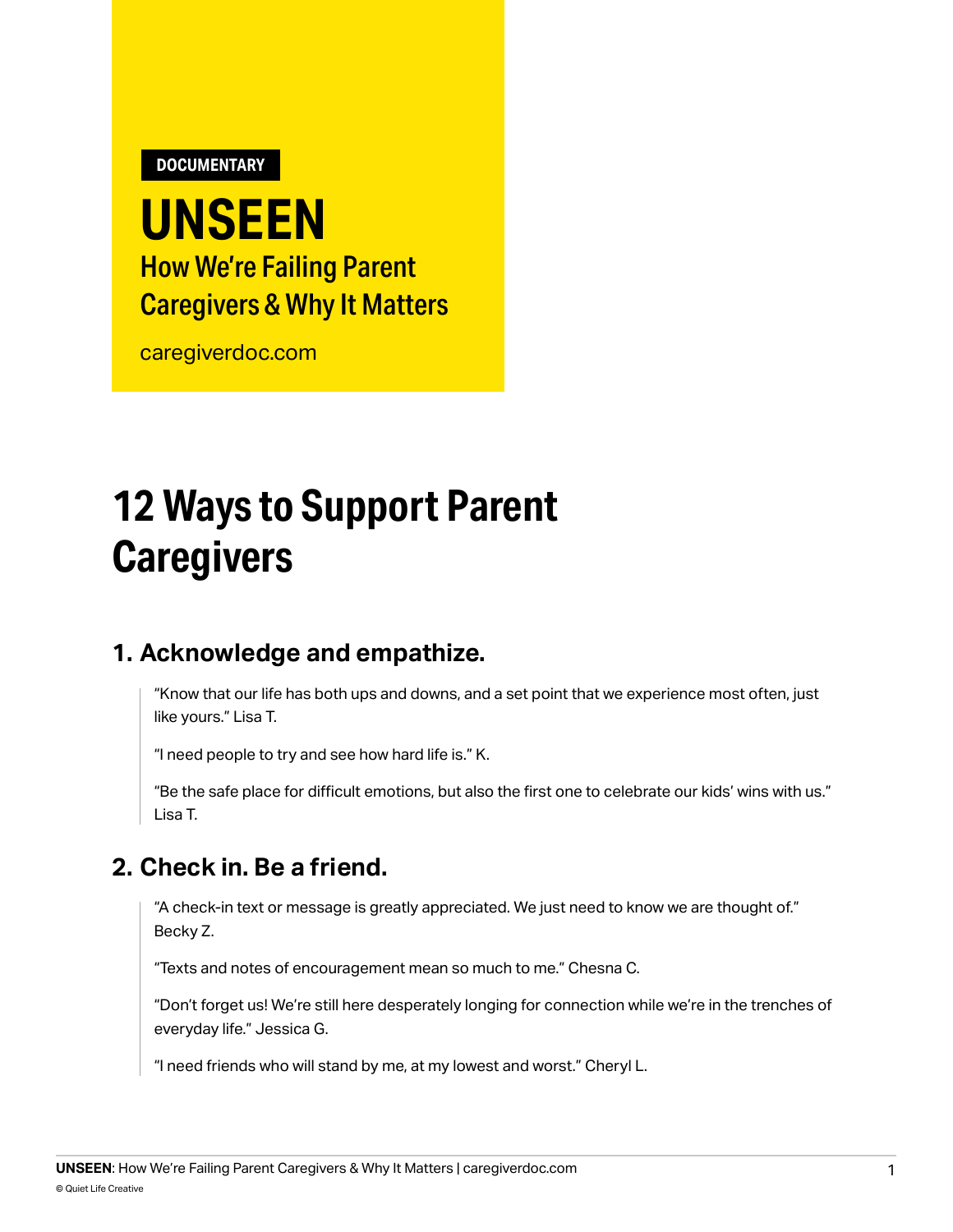#### **3. Listen. Don't give unsolicited advice.**

"I appreciate when people show a genuine interest and are open to just listening. Instead of offering unsolicited advice, it's helpful for people to ask, 'Do you want me to listen or do you want advice?'" Shelby A.

"Be slow to speak." Gina V.

"Just listen without having a 'logical answer' for every time we need to vent." Janeth K.

"Stop with the unsolicited advice. Just listen and care without correcting." Heather T.

"Don't act as though you know better. We are the experts on our child, please follow our lead." Erin L.

#### **4. Come visit.**

"Include us but understand we must host more than usual. Our homes are our children's safe places. Stay after and help us clean up." Melanie S.

"I would love someone to just stop by and chat. Even for a little while." Kristina M.

"Bring me coffee so we can chat at my house, so I don't have to take my child out of the house, but I can have a moment with friends." Cheryl L.

#### **5. Invite us, even if we can't go.**

"Continue to invite us to things...even though 9 of 10 times we will back out or say no because something comes up. But it always feels nice to continue to be included or know that someone wants you there no matter what." Matt F.

"Keep inviting us even if we frequently decline. The invite alone helps to know we're thought of." Jessica G.

#### **6. Offer specific help. Show up.**

"Please offer concrete help. 'Let me know if you need anything' is too hard for me to figure out." Pat M.

"Don't ask how to help, just do it." K.

"It adds so much pressure to carers when you say 'just let me know.' We don't want to feel like a burden and we don't always have the time to reach out." Deborah

"Tell me you're bringing a meal one night. Make it in a container I don't have to worry about returning, and something I can put in the freezer or use immediately." Cheryl L.

"Offer help at any capacity possible. Even do a load of laundry!" S.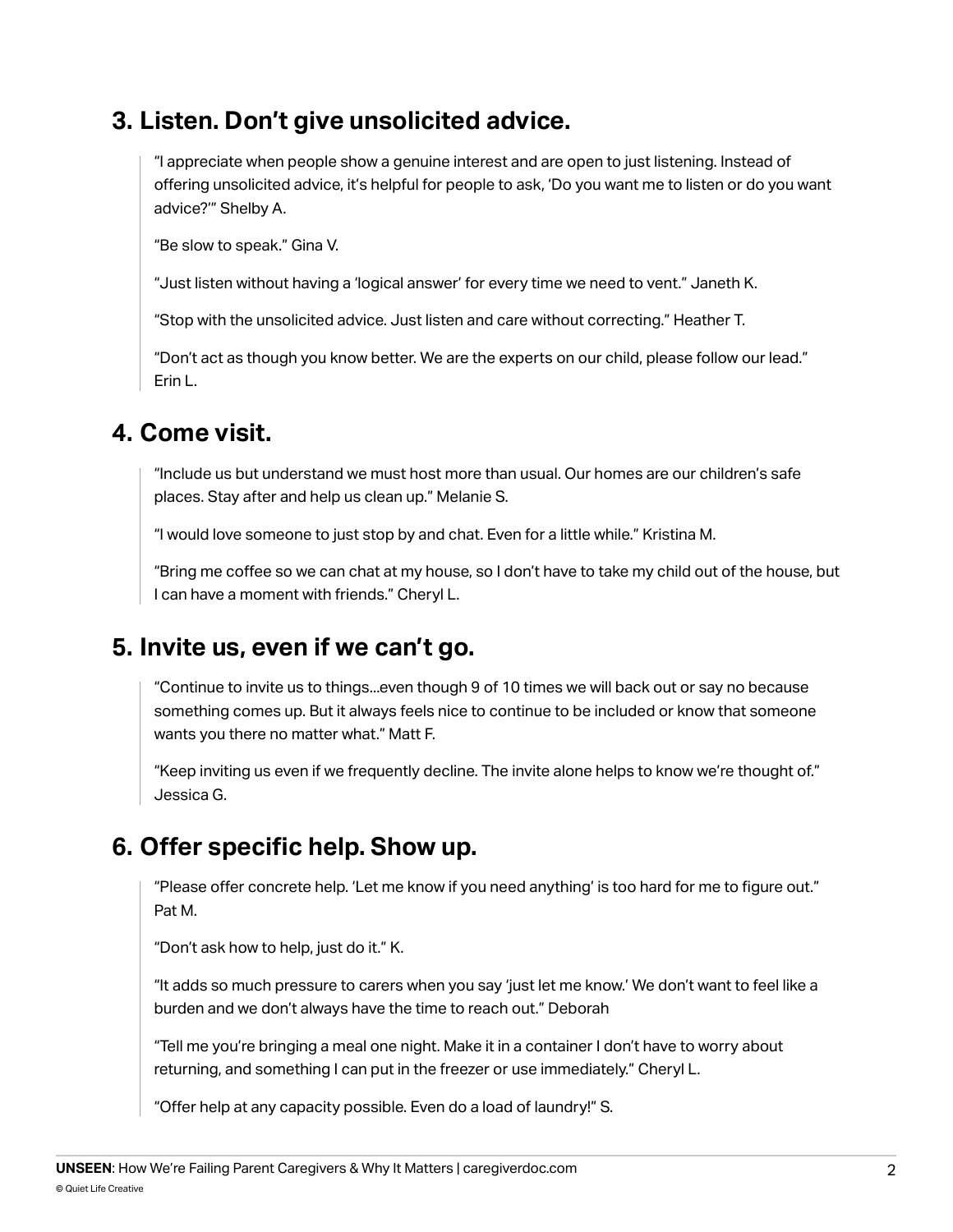#### **7. Be an advocate. Vote.**

"We don't want to spearhead any more special needs programs." Amy F.

"Advocate for [accessibility] whenever you can. We are tired yet we are the ones advocating for change. Advocate for change in education, medical and social services sectors." Lisa S.

"Please be our voice. We are in the trenches and many times don't have the energy to advocate." Deb L.

"Vote for people who will work to improve disability support systems and invest in those systems." **Whitney** 

#### **8. Be encouraging.**

"Tell me something positive about how we are taking care of our children." Darcy S.

"Never stop verbally encouraging and supporting. It means more than anyone knows." Lauren M.

#### **9. Take an interest in my child. Engage with my child.**

"I appreciate how people talk to my son and play with him...because he is nonspeaking a lot of people just don't interact with him and he misses out and gets ignored. So I really appreciate the people who give him the attention he deserves." Sharna K.

"Truly want to spend time with and get to know the child." Jill G.

"Participate in my child's life the way [you] participate in the neurotypical children's lives in our family." Lori O.

#### **10. Offer respite, even for short periods.**

"Entertain my child for 30 minutes, an hour, a day... just talking to her on the phone gives me some respite I so desperately need!" Christine D.

"Even small breaks are huge for the mental health." Kim P.

"Offer to have the kids for a few hours or a night sometimes. Just a rest or sleep in would be great. Learn more about their disability and how to do things the way we do it with them." Sharna K.